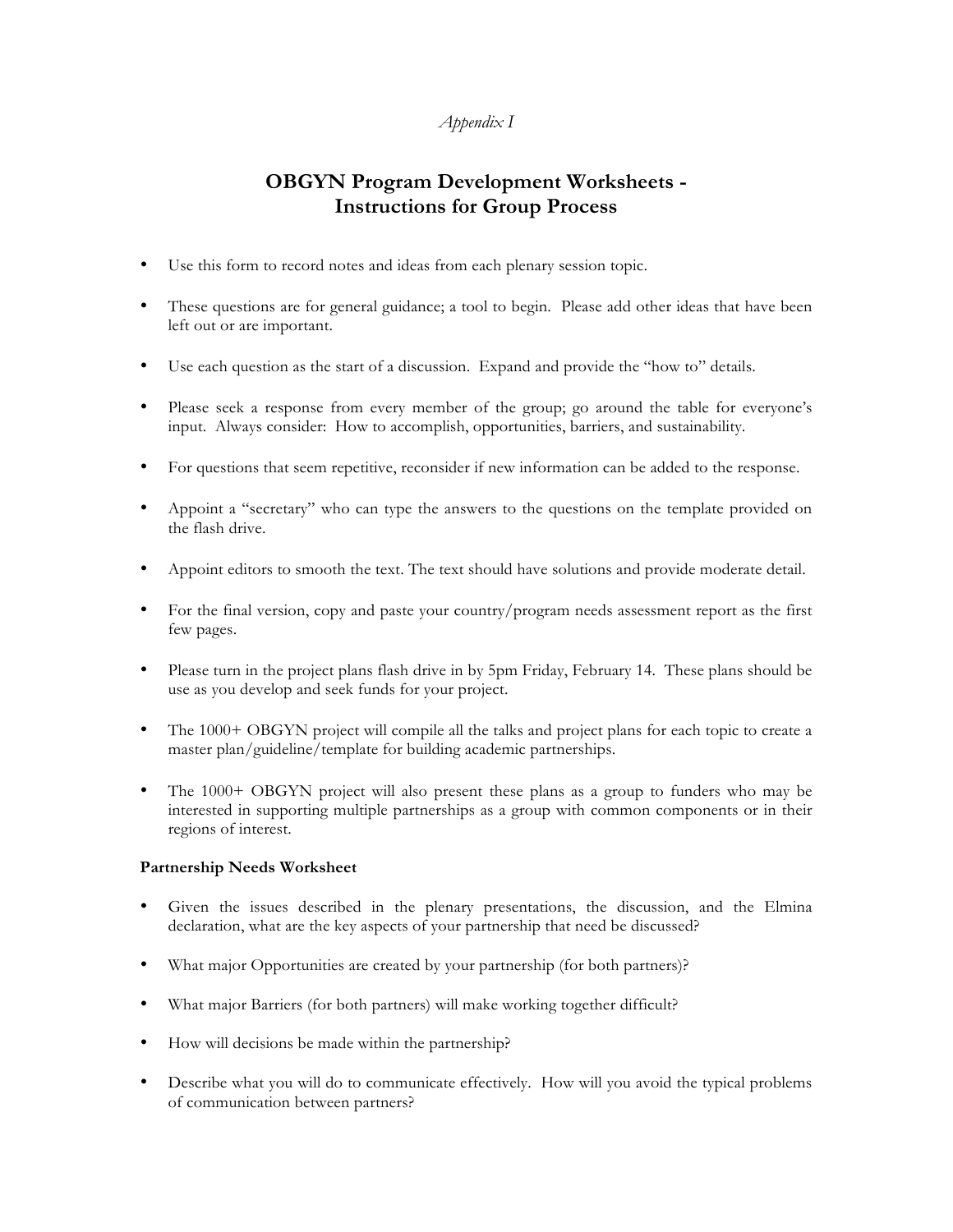- Effective partnerships require clear understandings of the roles to be played by each partner. Keeping in mind that roles also need to be flexible, describe the role of :
	- The American partner:
	- The African partners (Universities, Ministries):
- What other considerations are important for the success of your partnership?
- Describe a process that would enable both inter-country (American-African) and in-country partnerships (for example, Ministries – Universities) to train and deploy new OBGYNs, and translate knowledge into practice at the hospital, district and community levels.

#### **Physical infrastructure plans**

- Given the needs assessment results and the discussions from the Infrastructure Plenary session, what additional information did you learn about the basic infrastructure needs to create/expand an Obstetrics and Gynecology department at the African Institution? List/describe all essential components.
- Given the information in the Infrastructure Plenary session, what is required from an American Institution that seeks to partner with an African OBGYN department? Brainstorm and record. What could be provided given current resources, which would require new resources?
- What agencies of the African government/university would be involved in infrastructure building and what would be their role? What governmental resources available to build OBGYN departments, and what would external support provide?
- What (non-clinical) technologies are needed at your institution to either establish or strengthen the African OBGYN department?
- Describe the current clinical capacity at the African hospitals in terms of the number of OBGYNs, nurse midwives, clinical spaces and clinical equipment and anything else. Describe capacity/needs in Obstetrics (general) and High Risk Obstetrics, Gynecology, Gynecological Oncology , Reproductive Endocrinology, Family Planning, other .
- From the American partner, what resources are you to share at the departmental level, medical school level, and university level, other levels (faculty time, electronic resources, CME, grand rounds)?
- What is a proposed personnel infrastructure for this department, both faculty and staff. Describe the ideal department. How can you fill the gaps now and how can you fill them in the future.
- What can the American partner contribute funded or unfunded in terms of faculty time, internet resources, sharing other electronic or printed resources.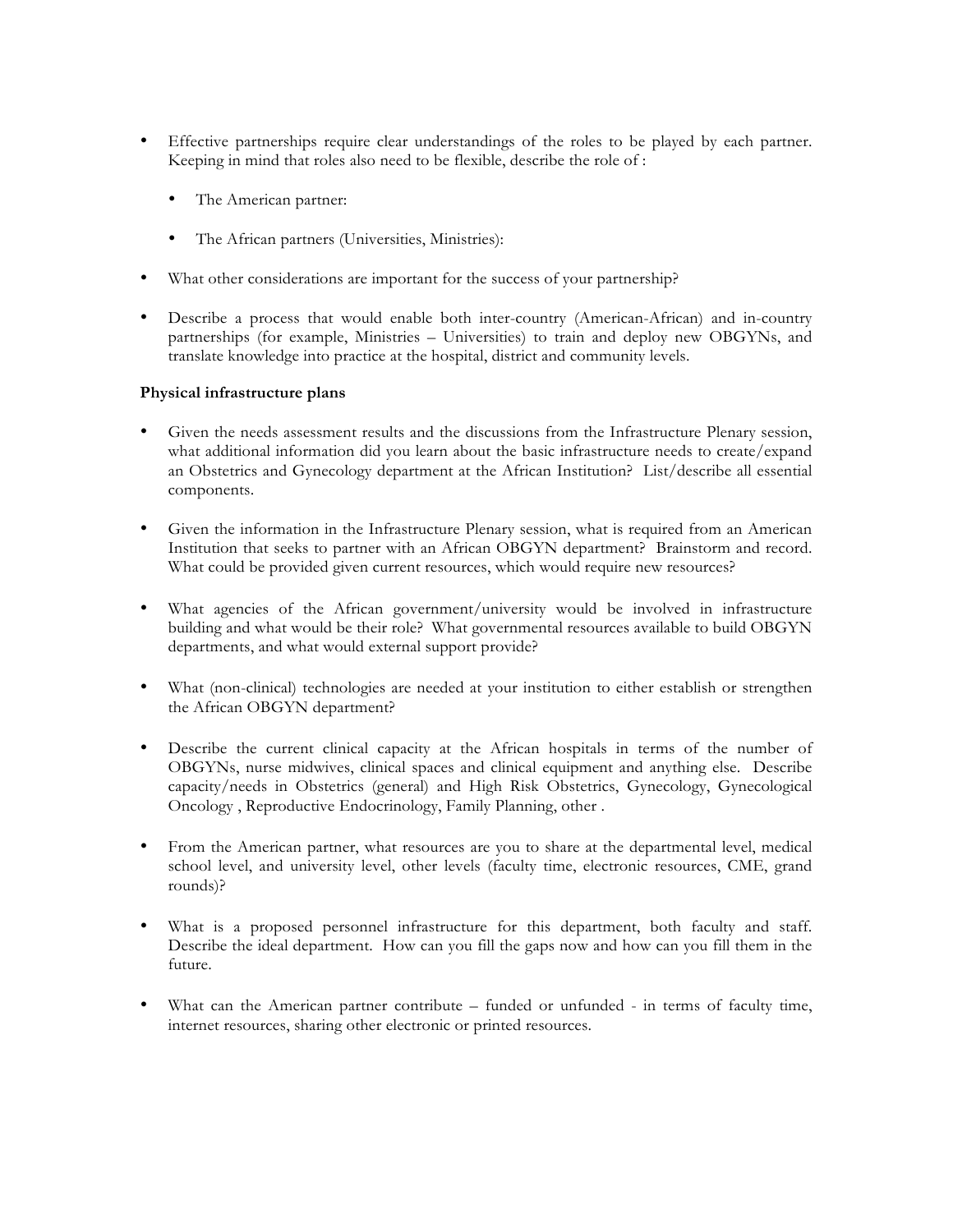## **Partner Roles and Contributions**

- What are the expected inputs from the American partner? How much faculty time can be committed to the partnership both funded and unfunded?
- Has an MOU been developed and/ or signed? What are the next steps for your partnership in terms of an MOU or MOA?
- What are the expected inputs from the African partner? The university? The department? The government?
- What are the sustainability issues for the university based OBGYN training program? Describe the issues and suggest how they may be overcome.

## **Faculty Development Worksheet**

- What are the African faculty needs in terms of clinical education and how could a partnership help fill the gaps? What is could be the role of the Professional organizations and international organizations?
- What are faculty needs in terms of research mentoring?
- What are faculty needs in terms of teaching and evaluation?
- What is needed to ensure African and American faculty can reach their academic and promotion goals? What is the role of the government in this? What is the role of the university?

## **Curriculum Development Needs Worksheet**

- What are the current OBGYN curriculum needs at your institution?
- How many months is your current residency or specialist curriculum? How much time must be spent in each rotation?
- What rotations are included? What rotations would be useful/expected?
- What is the resident training schedule? What are the requirements for graduation?
- How are residents assessed?
- Describe amount of contact time between residents and faculty
	- **Lectures**
	- Rounding
	- Mentorship
- What is needed in terms of contact time between residents and faculty?
- Is there an accreditation board for this residency? Is there a role for regular program inspections?
- What inputs and information could come from your American partner to help solve these problems?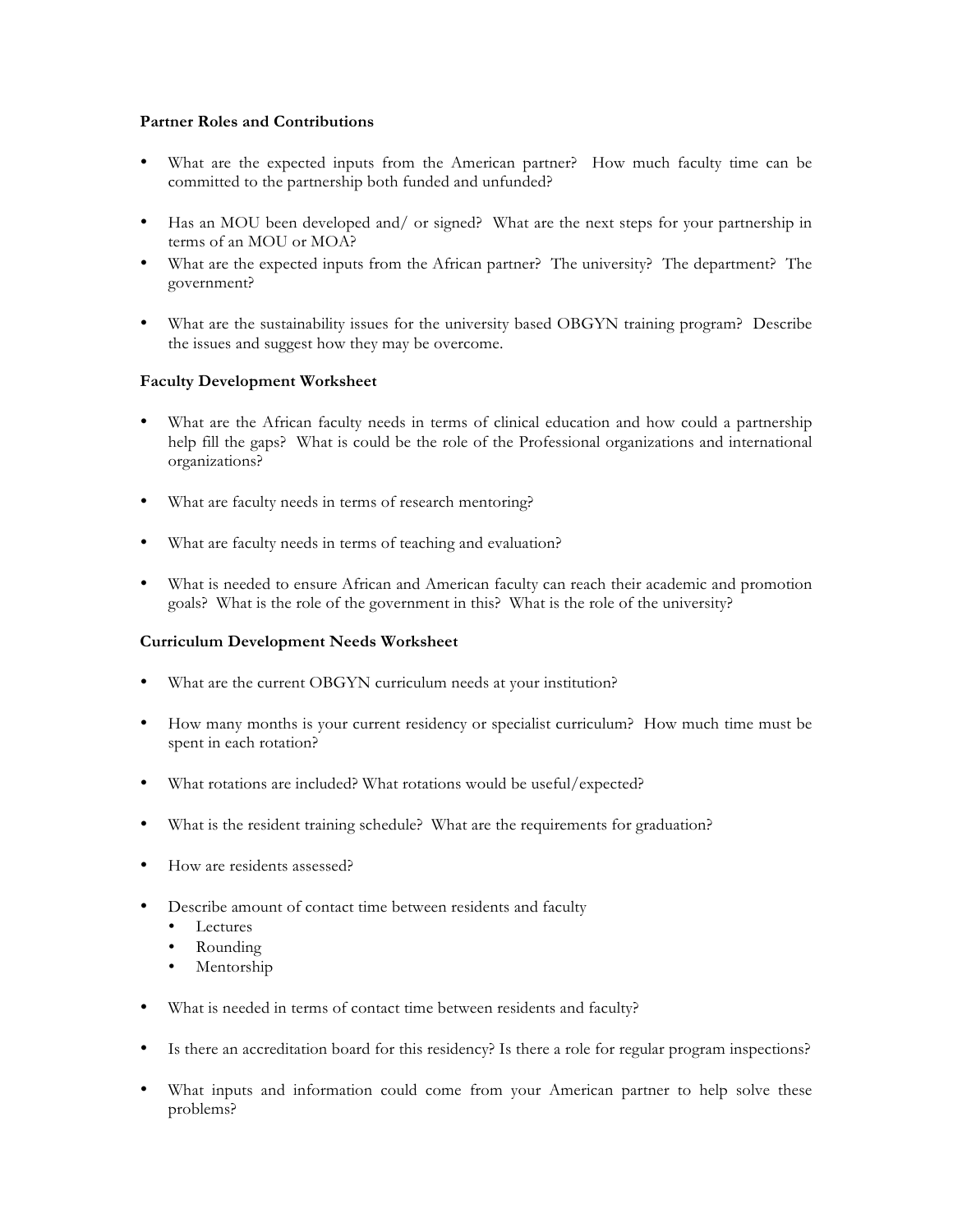## **Deployment of OBGYNs Worksheet**

- What is the current commitment by the African governmental agencies in terms of OBGYN deployment?
- What is the Ministry of Health's goal for the deployment of OBGYNs throughout the country? (i.e. 1-2 OBGYNs per each district hospital? ). What are the opportunities and barriers to making this happen?
- What is needed to increase the deployment of OBGYNs (i.e. if sufficient numbers existed, could they be deployed across the country?)?
- What is the role residents and faculty in the training and or supervision of midwives and nurses and non- physicians (surgical technicians etc.) at the district and community hospital?
- Describe the role an academic OBGYN department could play in improving care at other health care facilities that serve pregnant women at peri-urban, district and health centers.
- Describe the role and academic OBGYN department could play in shaping maternal care policy.

#### **Certification and Professional Societies**

- What is the current method for the certification of OBGYN specialists?
- Are there other viable forms of certification available? What are the pros and cons of each method including the current one in use?
- Describe the role of professional societies in your African country. What role do you see for these societies in the future?

# **Monitoring and Evaluation & Research Opportunities & Data Collection**

- What are the current indicators for maternal health being reported by the hospitals to the Ministry of Health or other?
- What other indicators would you like to track? What is the numerator and what is the denominator of the indicator and how can it be measured?
- Where are most data recorded? Are data available from a hand written register? Computerized systems? Other?
- Describe a health information system and the personnel and equipment that would allow you to accurately track maternal deaths and the case fatality rates (stratified by referral status), cases of severe post partum hemorrhage, ectopic pregnancy, hypertensive disease of pregnancy, eclampsia, preeclampsia and the case fatality rate for referrals in and those who were booked. Additional data would include APGAR scores, neonatal intensive care admission, early neonatal death/survival, and still births. What other indicators would be helpful to measure.
- What are the important Clinical/public health research questions?
- Does the Ministry of Education or other government agency or private group provide the OBGYYN professor time for teaching and provide time/resources/facilities and expertise for research? What could be changed to make this better?